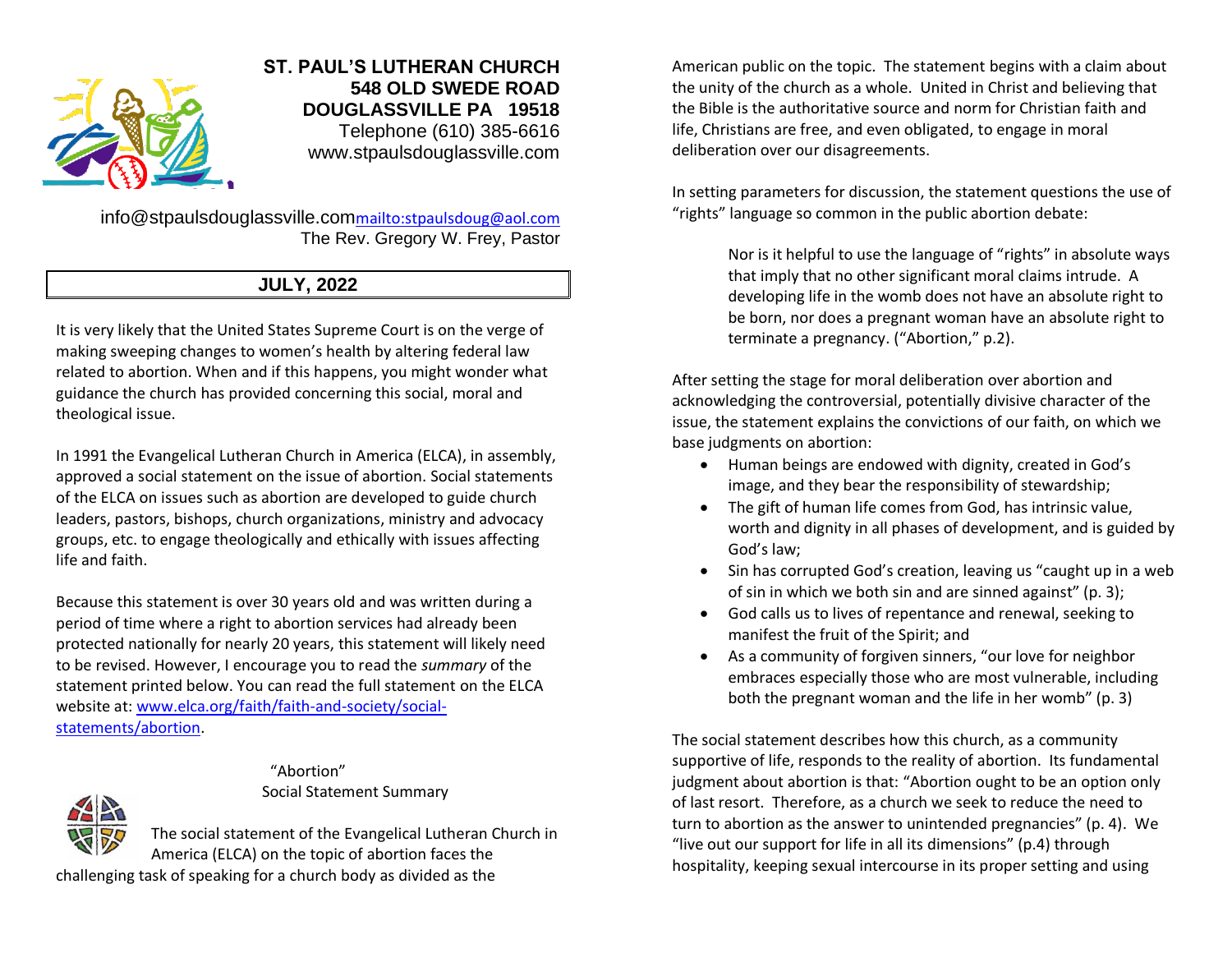contraception, action and education. By contrast, attitudes such as irresponsible sexual activity, individualism and materialism are lifedegrading.

The statement reminds this church of its call to be a compassionate community that recognizes the moral complexity of individual situations. In most circumstances, the church encourages women with unintended pregnancies to continue the pregnancy while assessing the situation realistically and considering adoption as a positive option.

When considering ending a pregnancy, a woman or couple should consider factors such as unwilling participation in the sexual act leading to conception, threat to the life of the mother, and severe fetal abnormalities. However "This church opposes ending intrauterine life when a fetus is developed enough to live outside a uterus with the aid of reasonable and necessary technology" (p. 7).

The statement also speaks of public policy issues related to abortion. The ELCA participates in public debate about abortion while seeking justice for all. It advocates aid in preventing unwanted pregnancies, through education and contraception. Next, it supports a better life for the child and parents through improved social services and initiatives such as parental leave.

Regulation of abortion, the statement recognizes, is where members of this church disagree widely. The statement declares that the government has a legitimate role in regulating abortion. It states, "Because of our conviction that both the life of the woman and the life in her womb must be respected by law, this church opposes:

- The total lack of regulation of abortion;
- Legislation that would outlaw abortion in all circumstances;
- Laws that prevent access to information about all options available to women faced with unintended pregnancies;
- Laws that deny access to safe and affordable services for morally justifiable abortions;
- Mandatory or coerced abortion or sterilization;
- Laws that prevent couples from practicing contraception;

• Laws that are primarily intended to harass those contemplating or deciding for an abortion" (pp.9-10).

Lastly, the statement addresses issues that require further deliberation, such as gaining spousal and parental consent for abortions and using public funding to pay for the procedure. It calls ELCA members to engage in "public debate on abortion in a spirit of respect for those with whom they differ" (p. 10).

The statement ends with a final paragraph calling ELCA members to participate in shaping society. The church:

> …seeks to shape attitudes and values that affirm people in whatever circumstances they find themselves. Its pastoral care, compassionate outreach, and life-sustaining assistance are crucial in supporting those who bear children, as well as those who choose not to do so. Through these and other means the people of God seek to be truly supportive of life (p.1).

# **FROM THE PARISH RECORDS………………………………………………..**

# **New Members:**  Karen DeFusco Cindy Dietz Warren & Barbara Greth Mark & Cathy Hammond Eric & Angela Houck, Riley, Jordyn and Nolan Helen Rissmiller Michael Romano David & Mary Rowe Tristan & Lisa Smyth Daryl Szajek Clair (Rocky) & Catherine (Kay) Weikel Les & Judith Wetty Eleanor Yost



Contribution to the **Memorial Fund** in memory of **John Bonslaver** given by June Baer.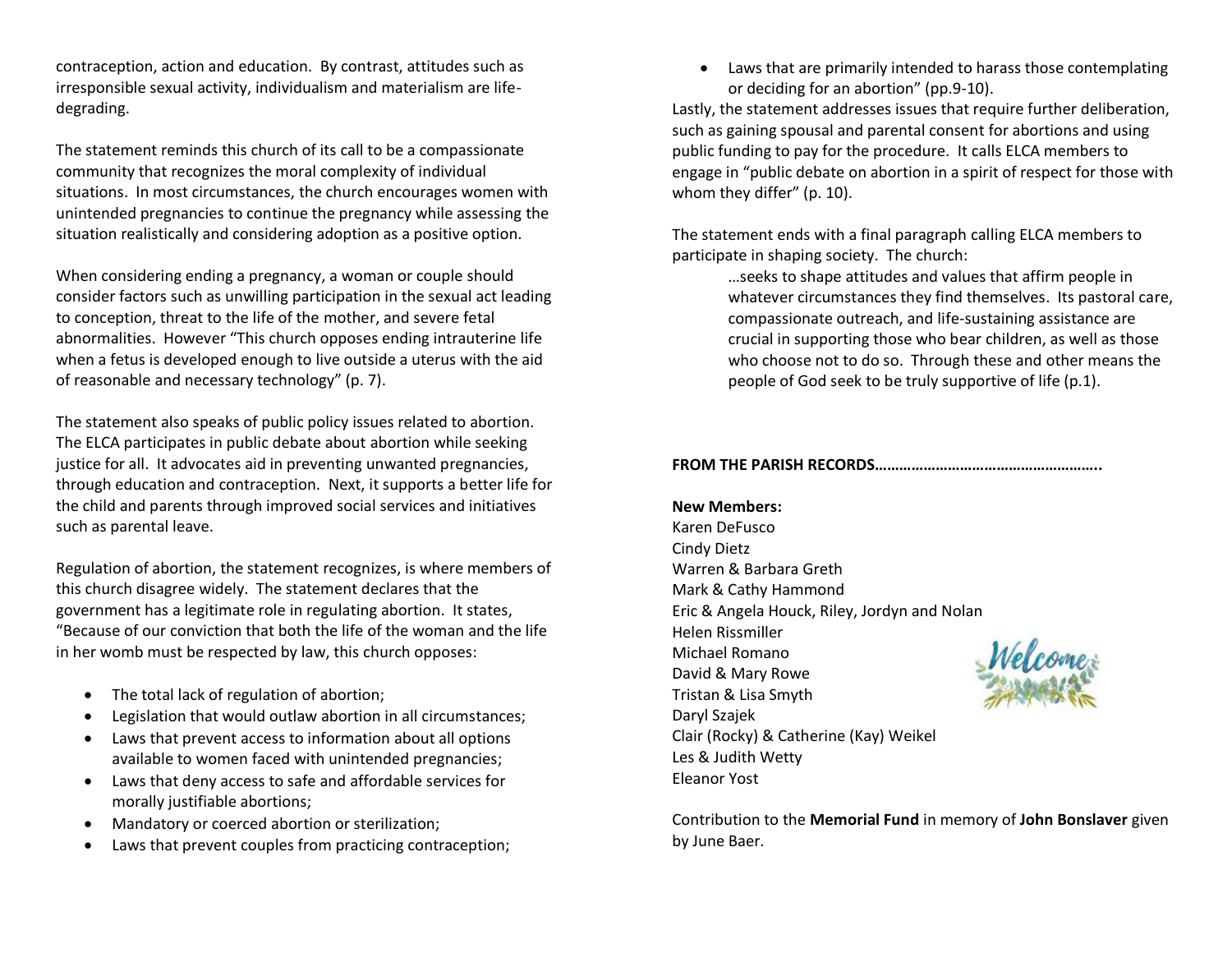| --YTD Giving thru May, 2022- |  |                |  |               |          |        |
|------------------------------|--|----------------|--|---------------|----------|--------|
|                              |  | Jan.--May 2021 |  | Jan.-May 2022 | Variance | % chg. |
| Offerings                    |  | 146,528        |  | 159,774       | 13.246   | 9.04   |
| Vision 2020 Contr.           |  | 23.212         |  | 23.177        | -35      | $-.15$ |
| <b>Total Giving</b>          |  | 169,740        |  | 182,951       | 13,211   | 7.22   |

#### **THOUGHTS ON TREASURES AND RAINFORESTS** Joy Gerhart

I guess I had so much fun at VBS that I'm not ready to let go completely, yet. Whether the kids got it or not, the over-riding theme was that Jesus is our treasure. We shared a Bible verse each day that related to this theme (and a story as well). These are the Bible verses that we shared but did not require the kids to memorize, though they did put each verse to music to help with memorization.

How precious is your steadfast love, O God! Psalm 36:7 You shall be my treasured possession. Exodus 19:5 You will have treasure in heaven; come, follow me. Matthew 19:21 But we have this treasure in jars of clay, to show that the surpassing power belongs to God and not to us. 2 Corinthians 4:7 But lay up for yourselves treasures in heaven. Matthew 6:20

These are favorite Bible verses for me. (I can never choose just one!) Steadfast love is the promise that God's love will never fail us and will never leave us, no matter what! That is surely a gift and a treasure! In seminary I learned the Hebrew word *segullah* means "treasured possession" (NRSV) or "my own possession" (RSV) or "my chosen people" (TEV) or "peculiar treasure." God spoke this word to the people Moses led to Mount Sinai to let them know they were special. (It is found in other places too, including Deuteronomy 7:6 and 14:2.) How does that feel to know God thinks we are special? (Of course, we must remember that we are blessed TO BE A BLESSING to others.) We must also remember that we are like clay jars and that we are fragile, yet God dwells within us. Though it is hard to observe, I have always liked the

last verse. Here is the full quote: (Matthew 6:19-21)  $^{19}$  Do not store up for yourselves treasures on earth, where moth and rust consume and where thieves break in and steal; <sup>20</sup>but store up for yourselves treasures in heaven, where neither moth nor rust consumes and where thieves do not break in and steal. <sup>21</sup>For where your treasure is, there your heart will be also." (Martin Luther even suggests that that which we value and put our trust in, that is truly our god. Do we put our trust in God or in other things?)

We just exposed the kids to these verses, but as adults we need to ponder them. What does treasuring God and being treasured by God mean to us? How do we acknowledge this in our lives? This is truly important!

One other thing that made an impact on me during VBS was the information I found and shared about the rainforest. Some of the information is exciting and some is heart-breaking.

- Over 100 inches of rain falls in the rainforest each year, but can reach up to 400-450 inches in one year. The canopy of the rainforest is so dense that it takes 10 minutes for the rain to get through the canopy layer and onto the ground!
- Animals that live in the rainforest include: snakes, frogs, many, many kinds of birds including parrots and macaws, insects, cougars, chameleons, Bengal tigers, mountain gorillas, orangutans, sloths, turtles, butterflies, toucans, and jaguars. (The last four animals were the names of our VBS groups.) The average temperature is between 70 and 85 degrees.
- Every second there is part of the rainforest that is cut down. In fact, we lose a football pitch every six seconds which means over 80,000 football fields worth of rainforest are cut down every day.
- Most animals living in the tropical rainforest live in the trees. They can find all the things they need in the trees and rarely have to come down to the floor of the forest.
- There are some tropical rainforests that have been around since the days the dinosaurs ROAMED the earth.
- Many foods we eat come from tropical rainforests or originated there: bananas, avocados, mangos, cacao, coffee, and papaya.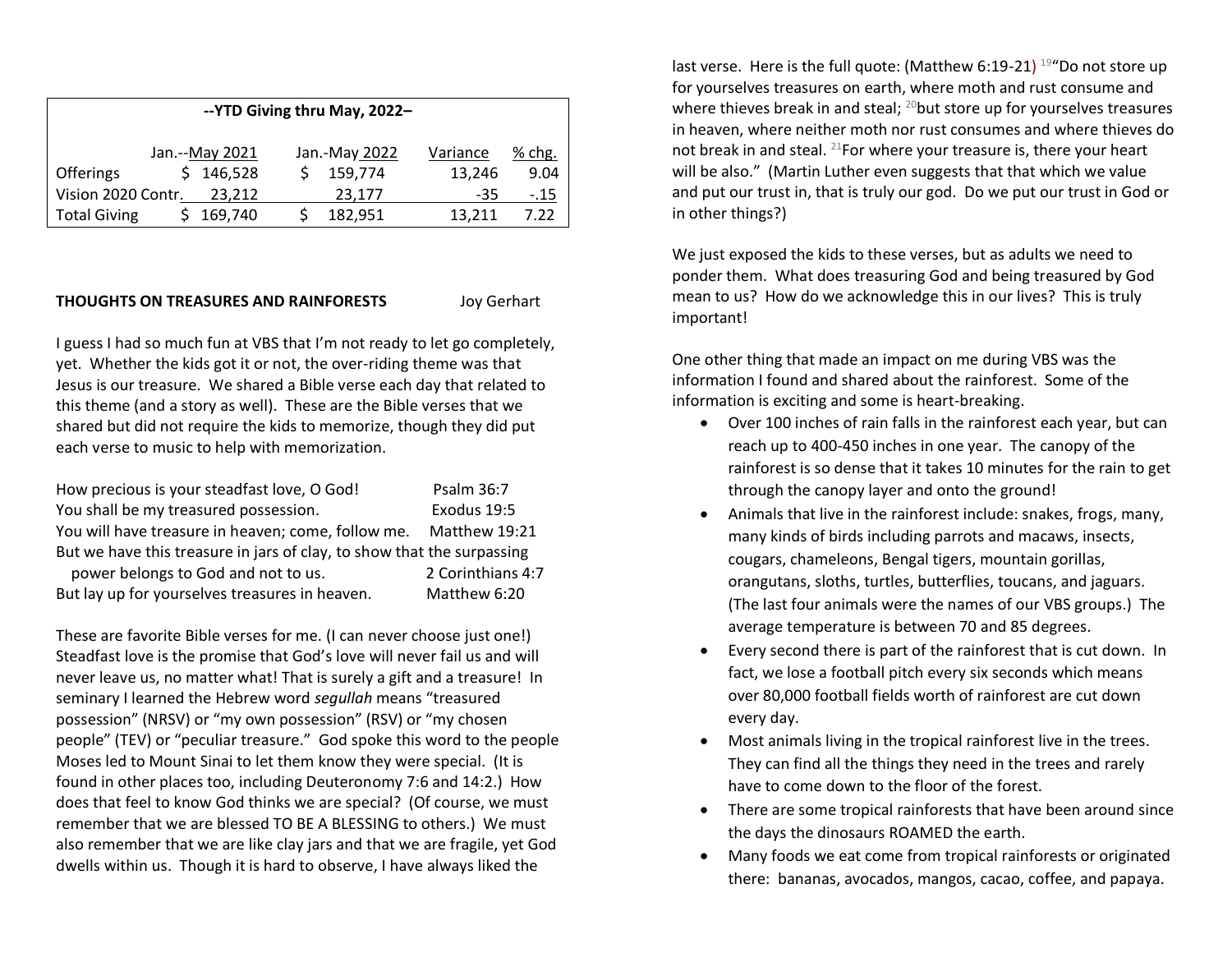One quarter of all natural medicines have been discovered in rainforests. Compounds in rainforest plants are already used to treat malaria, heart disease, arthritis, bronchitis, diabetes, glaucoma, hypertension, muscle tension, rheumatism, and tuberculosis among other health problems. Many antibiotics, anesthetics, antiseptics, cough medicines and other medicines come from rainforest plants and herbs. Over 2000 kinds of plants that you can find in the rainforest can be used for cancer treatments!

We need to treasure God's creation too!

## **VBS THANK YOUS…………………………………………………….**

Thank you to all who helped make this VBS program—Rainforest Explorers-- possible. We enjoyed exploring in the rainforest and found that our most priceless treasure is Jesus himself, and not only is he a treasure, but he loves and treasures us, too! Our 35 children thoroughly enjoyed the games, science lessons, stories, crafts, music and snacks. Perhaps they were most captivated by Sidney the Sloth (who s p o k e v e r y s l o w l y) who appeared in his tree every night! We were blessed with 10 youth who helped us with the whole program—Riley, Maddie, Jared, Evan, Henry, Mark, Callista, Emma, Mya, and AJ! We had 20 adult musicians; shepherds; snack, game, science, and craft leaders; and decorators. Thanks to everyone who made this VBS a "wild" success.



# **EXCITING NEWS FROM THE CHILD DEVELOPMENT CENTER……..**

Have you seen the new CDC playgrounds? Both the toddler playground and the older

children's playground have new equipment thanks to a special grand received by the CDC. The children and the parents are delighted with the new play equipment. It is a great selling point when giving potential families a tour of our facilities.

**The Social Ministry Committee** is partnering with the Daniel Boone Middle School to provide students with basic supplies for a successful school year. A box will be in the narthex for your donations.

#### **Bring your items on or before Sunday, August 7**

| Fidget gadgets (Dollar store)                        | index cards       |
|------------------------------------------------------|-------------------|
| 1 inch 3 ring binders                                | post-it notes     |
| 2 inch 3 ring flexible binders                       | highlighters      |
| 5 or 8 tab index dividers                            | composition books |
| notebook paper                                       | spiral notebooks  |
| closable pencil pouch with 3 holes to put in binders |                   |
| red pencils                                          | #2 pencils        |
| mechanical pencils                                   | tissues           |
| stylus pen compatible with an iPad                   |                   |

Stylus Pen [https://www.walmart.com/ip/onn-Stylus-Set-10-Pack-](https://www.walmart.com/ip/onn-Stylus-Set-10-Pack-Assorted-Colors/213187335)[Assorted-Colors/213187335](https://www.walmart.com/ip/onn-Stylus-Set-10-Pack-Assorted-Colors/213187335)

earbuds lightning jack connection or stereo jack connection (earbuds can be found at Five Below or the Dollar Store) Earbuds at Five Below: [https://www.fivebelow.com/products/runner-earbuds-w-](https://www.fivebelow.com/products/runner-earbuds-w-built-in-mic)

[built-in-mic](https://www.fivebelow.com/products/runner-earbuds-w-built-in-mic)

Ti-34 multiview calculator



For distribution by the nurse:

Girls and ladies bikini underwear (small, med and large)



**Mark your calendar! The next Blood Drive** is on Wednesday, July 20, from noon—7:00 P.M. here at St. Paul's. Online registration is available at

[www.GIVEaPINT.org.](http://www.giveapint.org/) Use sponsor code 2050 or contact Rhonda Maloney at 610-858-9236.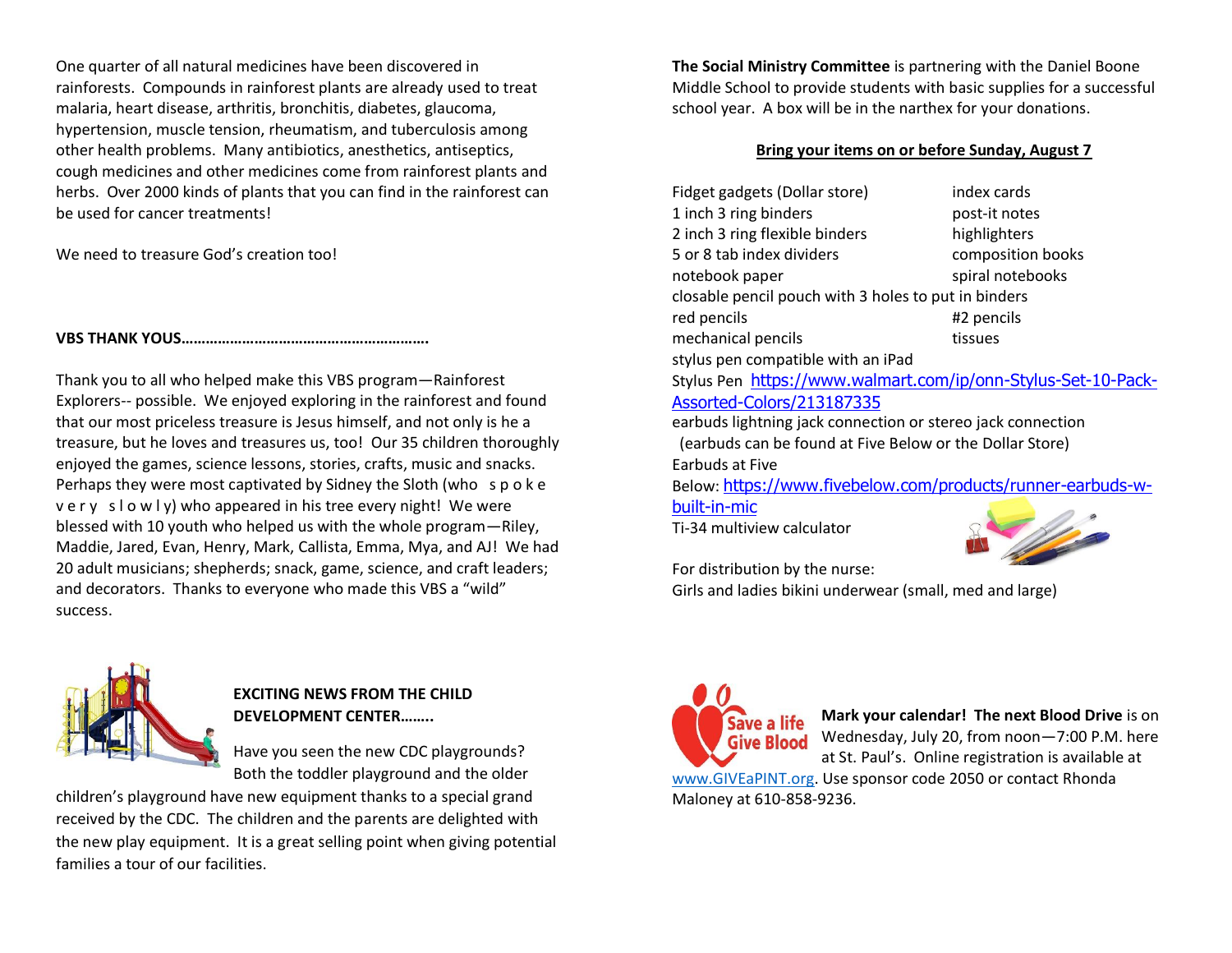

## **JOIN US ON JULY 24 FOR CHRISTMAS IN JULY……………**

We will enjoy Christmas hymns during services—then please join us between services for some festive fellowship!

Feel free to bring your favorite holiday treats to share! Wear your red and green! Hope to see you there!



**Also save the date-** Outdoor service and Church Picnic on August 28th- watch for more details and sign-ups!

#### **PRAY FOR THE FOLLOWING THIS MONTH…………………**

If you see your name here it is not because we think you have a specific need for prayer, but to let you know you are in our prayers whatever your need may be. Please include in your prayers this month: Richard Weiler, Judy



Weiler, Andrew Weiler, Rachel Weiler, Charles Weiser, Anne Weiser, Joan Wendel, Landon West, Benjamin West, Les Wetty, Judith Wetty, John Wolfe, Pam Wolfe, James Wolfe, Arlene Wolfgang. If you have anyone to add to the prayer list, call the church office. Please pray for those with special concerns: Bruce Basch, Carole Berry, Sue Blevins, Linda Breitenstein, Diane Davis, Eve, Heath Fegely, Anna Gyuris, Dave Hackett, Sara Hartline, Jackie Hurchalla, Kasper, Daniel, Kim Koury, Priscilla Leh, Lisa Lerch, Craig Nichols, Carol Pearson, Nathan Resch, Sue Trout, Kitty Varady, Sarah Weider, Rick Weiler, Shelly Wilson, and all others listed below or those we name in our hearts: Makayla Becker, Avery Boorse, Michael Burd, Jake Campbell, Darrell, Barbara DePrefontaine, Ethan, Ron Glaser, Jevin Heller, Connie Hunter, Terry Johnson, Joanne Marnell, Ron Mutter, Richard Randolph, Lauren Ridge, Gene Schaeffer, Audrey Serrian, John Shaner, Ellen Sheeler, Vernet Spence-Brown, Jason Stalnecker, Joan Wendel, Craig Williams, Jane Williams; Sandi Zelinski, homebound -- Charles Brown, Fern Brown, Peggy Burns, Jennie Clouser, Carol DeLong, Betty High, Arlene Hiltebeitel, Dale Szajek.

# **CONGRATULATIONS TO OUR HIGH SCHOOL GRADUATES AND BEST WISHES IN THEIR FUTURE**





#### **Boyertown Area High School graduates:**

- Zachary Freitag who may be attending BCTC in the fall
- Ryan Parduski who plans to attend Delaware Valley University
- Luke Yambor who plans to attend Savanna College of Art and Design (SCAD) majoring in film/television.

#### **Daniel Boone Area High School graduates:**

- Kaitlyn Esenwein who plans to attend Florida Gulf Coast University, majoring in political science and international business
- Keith Forster who will attend Kutztown University
- Emma Rose Hackett who will attend Alvernia University to study nursing
- Jordyn Houck who will be attending West Virginia University with Forensic Examiner as her major
- Cory Miller who plans to attend Drexel University with a major in business and finance
- Jared Miller who plans to attend Elizabethtown College to study occupational therapy
- Katie Sarro who will attend Millersville University studying Business Administration with a concentration in Marketing.

## **Exeter High School graduates:**

- Kathryn Berger who plans to attend Alvernia University majoring in forensic science and competing on the women's wrestling team
- Emma Serrian who will attend Canisius College (in Buffalo, NY) and major in animal behavior, ecology, and conservation/zoo biology.

## **Owen J. Roberts High School graduate:**

• Jansen Loscig who will attend the Villanova University School of Business.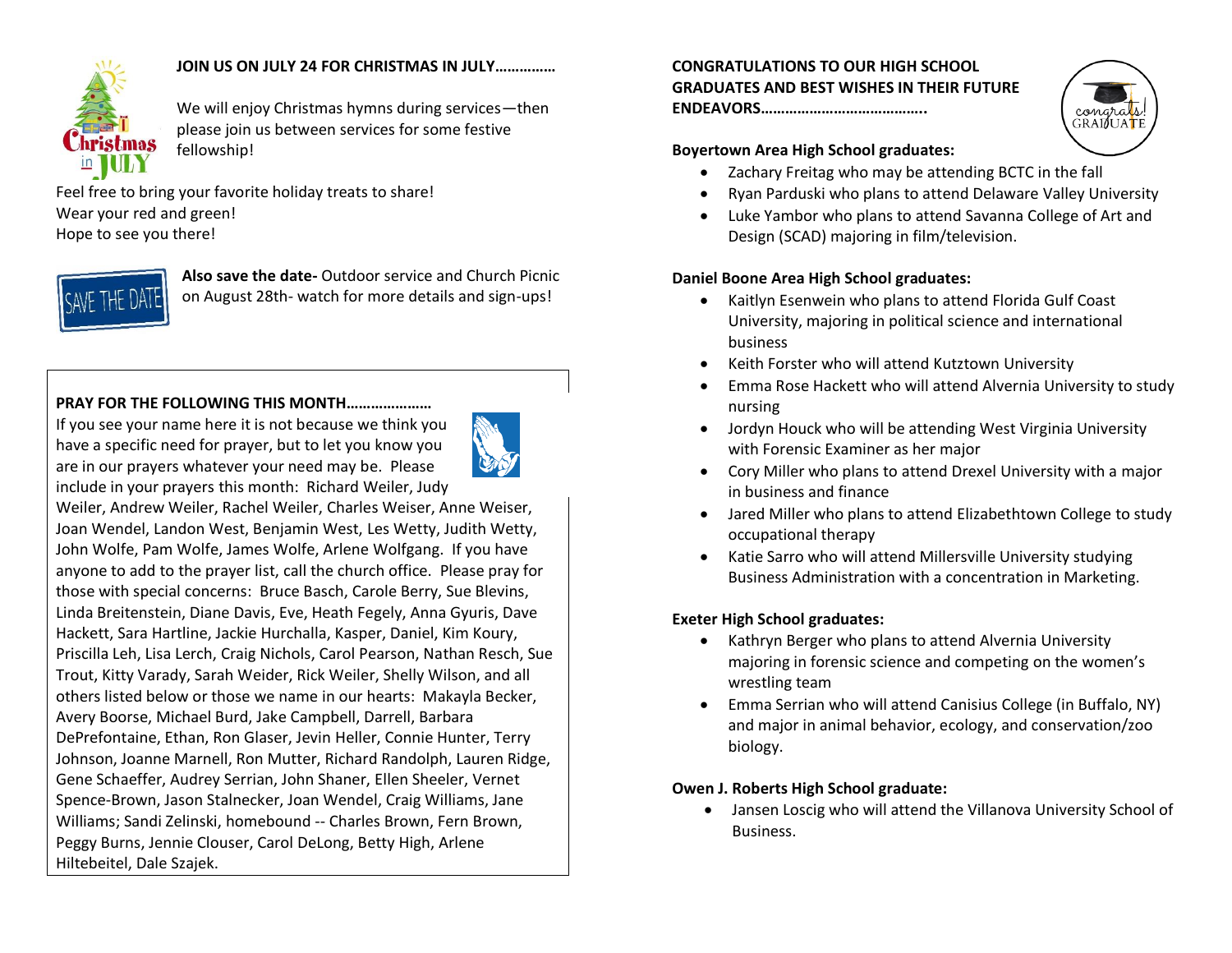|      | <b>HAPPY BIRTHDAY TO</b>  |      |                         |
|------|---------------------------|------|-------------------------|
| 7/1  | Denise Millard            | 7/14 | Connie Hunter           |
| 7/2  | Nolan Gehris              |      | Carson Kupp             |
|      | Lacey Krause              | 7/15 | Mason Rotelli           |
|      | Keely Woodruff            | 7/16 | Aubrey Stumhofe         |
| 7/3  | <b>Bruce Musselman</b>    | 7/17 | Zachary Coyle           |
| 7/4  | Aubrey Braun              |      | Janice Miller           |
|      | <b>Tyler Cloutier</b>     | 7/18 | Jordan Koury            |
|      | Hunter Konarski           |      | <b>Emily Ridge</b>      |
| 7/5  | Ed Chroscinski            | 7/19 | Ed Berger               |
| 7/6  | Jeanette Root             |      | <b>Everly Matthews</b>  |
| 7/7  | Jace Michener             |      | Lorrie Monroe           |
|      | Mary Jean Talbott         | 7/20 | Lisa Mullen             |
| 7/8  | <b>Ashley Bonetz</b>      |      | Kris Poole              |
|      | Susan Kuboysak            | 7/22 | Pat Oxenford            |
| 7/9  | <b>Brayla Berzins</b>     |      | Marley Yambor           |
|      | <b>Todd DePrefontaine</b> | 7/23 | Stella Boyd             |
|      | Autumn Hampton            | 7/24 | Christine Godon         |
|      | <b>Matthew Sim</b>        |      | <b>Courtney Gougler</b> |
| 7/10 | Kim Koury                 | 7/27 | Charles Burns, Jr.      |
|      | Cindy Matosky             | 7/28 | Kaitlyn Esenwein        |
| 7/12 | Allen Hetzell             |      | Zachary Gougler         |
|      | Parker LeGrand            |      | Sue Prizer              |
|      | Christopher Musetti       | 7/29 | Carlene Yerger          |
| 7/13 | <b>Bonnie Topur</b>       | 7/30 | Victoria Bennis         |
| 7/14 | David Bennis              | 7/31 | <b>Ruth Grim</b>        |
|      | Franklin Brown, Jr.       |      | Georgia Wegman          |
|      |                           |      |                         |

# nie Hunter son Kupp son Rotelli rey Stumhofer hary Coyle ce Miller lan Koury ly Ridge rly Matthews ie Monroe **Mullen** Oxenford ley Yambor la Boyd istine Godon rtney Gougler rles Burns, Jr. Iyn Esenwein hary Gougler ene Yerger oria Bennis

Robert Endy

#### **WEDDING ANNIVERSARY CONGRATULATIONS………….**

| David & Victoria Bennis         | 7/3  | 18 yrs. |  |
|---------------------------------|------|---------|--|
| Tatum & Kris Poole              | 7/3  | 18 yrs. |  |
| Russ & Diane Hartline           | 7/5  | 25 yrs. |  |
| Dave & Danielle Walt            | 7/5  | 25 yrs. |  |
| Matthew & Justine Sim           | 7/8  | 5 yrs.  |  |
| William & Rose Stalnecker       | 7/11 | 52 yrs. |  |
| Stuart & Rosalynda Crichton     | 7/14 | 15 yrs. |  |
| <b>Gene &amp; Nancy Stewart</b> | 7/18 | 22 yrs. |  |
| James & Colleen Breen           | 7/21 | 15 yrs. |  |
| Pr. Gregory & Wendy Frey        | 7/24 | 29 yrs. |  |

Joel & Bonnie Steever 7/24 51 yrs. Darvin & Mary Levengood 7/25 63 yrs. **Omitted from last month's wedding anniversaries: Gene & Shirley Schaeffer married for 65 years on June 22. Congratulations!**



VOLUME 30 | ISSUE 7

**JULY 2022** 

NORTHEASTERN PENNSYLVANIA SYNOD, ELCA

Stronger Together

**SYNOD NEWS** 

"I am the good shepherd. I know my own, and my own know me." (John 10:14) "I say to you, stand up, take your mat, and go to your home." (Mark 2:11)

Jesus speaks: we hear his voice, and we follow. Even when we are made able to hear, by mechanical means. Even when we are blessed to move, using new and inspiring inventions. These are no less miracles than the healing of the one born blind (John 9), or the person on the mat who's unable to walk (Mark 2). Good Shepherd Rehabilitation Network is a partner in ministry with us, bringing technology, compassion and faith together - by the work of the Holy Spirit - in ways that put life in motion and love in action, for God's children of all ages - especially youth. They truly make us: STRONGER + Bishop Christopher deForest TOGETHER.



Watching your child take his or her first steps is one of the most exciting moments in a parent's life. But what if your child has a disability and those steps don't come so easily, or at all? Through the years, parents faced with this dilemma have come to Good Shepherd Rehabilitation Network looking for help and finding it. One of the rehabilitation technology stars in Good Shepherd Pediatrics' toolbox is the Trexo Plus. This innovative, wearable robotic gait trainer helps children with spasticity and mobility challenges walk, perhaps for the first time. Thanks to our generous supporters, including the Northeastern Pennsylvania Synod, Good Shepherd has acquired a total of six Trexo devices in small, medium, and large sizes for children as young as 1 through their teen years. This makes Good Shepherd the only pediatric rehabilitation provider in the U.S. to offer all three sizes for both inpatient and outpatient rehabilitation settings. Children who benefit from using the life-changing technology are diagnosed with cerebral palsy, pediatric stroke, spinal cord injury, gait disorders, or other mobility problems.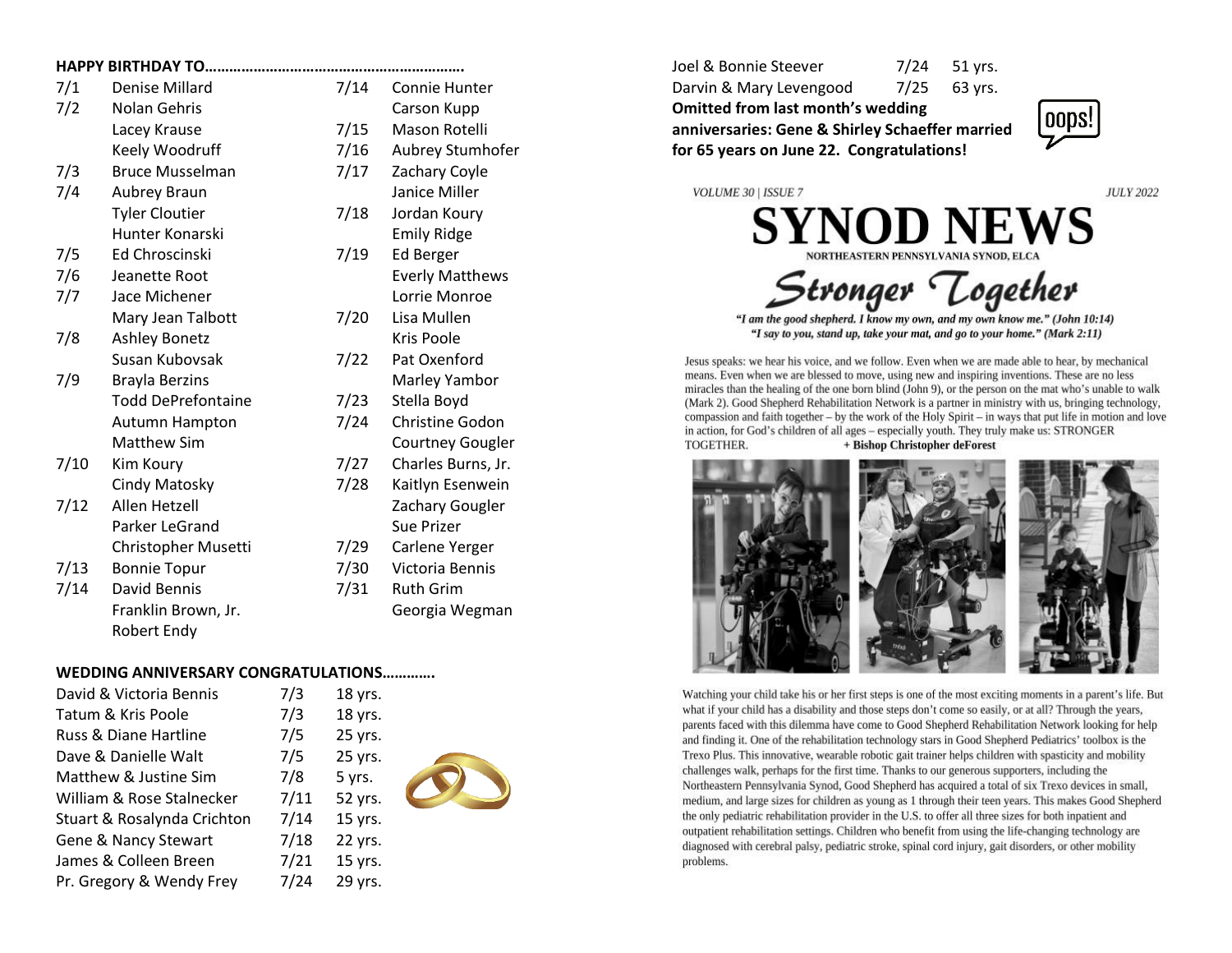The device's brightly colored legs allow children to walk hands-free safely, correctly, and consistently, all under the watchful eve of trained Good Shepherd staff. Trexo is one piece in an array of technology used by Good Shepherd Pediatrics and supported by the Assistive and Rehabilitative Technology Fund.

NEPA Synod can be proud of the Good Shepherd Rehabilitation Network. Because of you, children will be given the opportunity to exercise their brains and muscles in a new way, gaining confidence along with mobility. Good Shepherd provides therapies and residential options unique in the US. Thank you for your faithful, generous, and consistent giving to Mission Support! It makes a difference as we endeavor to live out that mission.

For more information, visit GoodShepherdPediatrics.org. Story Contributor: Kimberly Stolarik, Interim Administrative Director, Development Helping Children Through Technology



The Reverend Kimberly Vaughn, Senior Director, Christian Community and Leadership Mission for the **ELCA** was the churchwide representative to our synod assembly. Rev. Vaughn enlivened the assembly with her words and brought greetings from the wider church. This representation reminds us that we are a church in three expressions: congregations, synods, and churchwide. These expressions work together to gather God's people and mobilize them to love and serve the world through mission and outreach.

This year's assembly was once again held virtually. We're getting "good" at holding virtual assemblies, but we simply cannot wait to gather in person. Next year, we'll be gathering at **Kalahari** in the Poconos, and we'll be wondering about how our synod and congregations are going beyond death to life. This is the "third lane" in our synod focus. Remember we've been talking about lane one, "Growing young" and lane two, this year's theme, "Gaining Strength/Stronger Together" These vital signs help us understand who we are as God's people and how we might best show up in our contexts.

This year some great resolutions were brought before the assembly. Some of these resolutions will be considered and acted upon by the synod council. The synod council is an important body within the synod. If you'd like to read the resolutions visit godslove.org/assembly in addition to resolutions you can view all the great videos from the assembly where churches and other groups showed their faith in action through ministries that highlighted our theme of being stronger together, growing young videos that look at fun scenarios to help individuals and congregations understand what it means to grow young, greetings from our ministry partners, and EVERY plenary is available for your viewing pleasure.

We had such an engaging time wondering what God was up to in our midst, especially in places where we're working together for the sake of God's Kingdom, here and now!